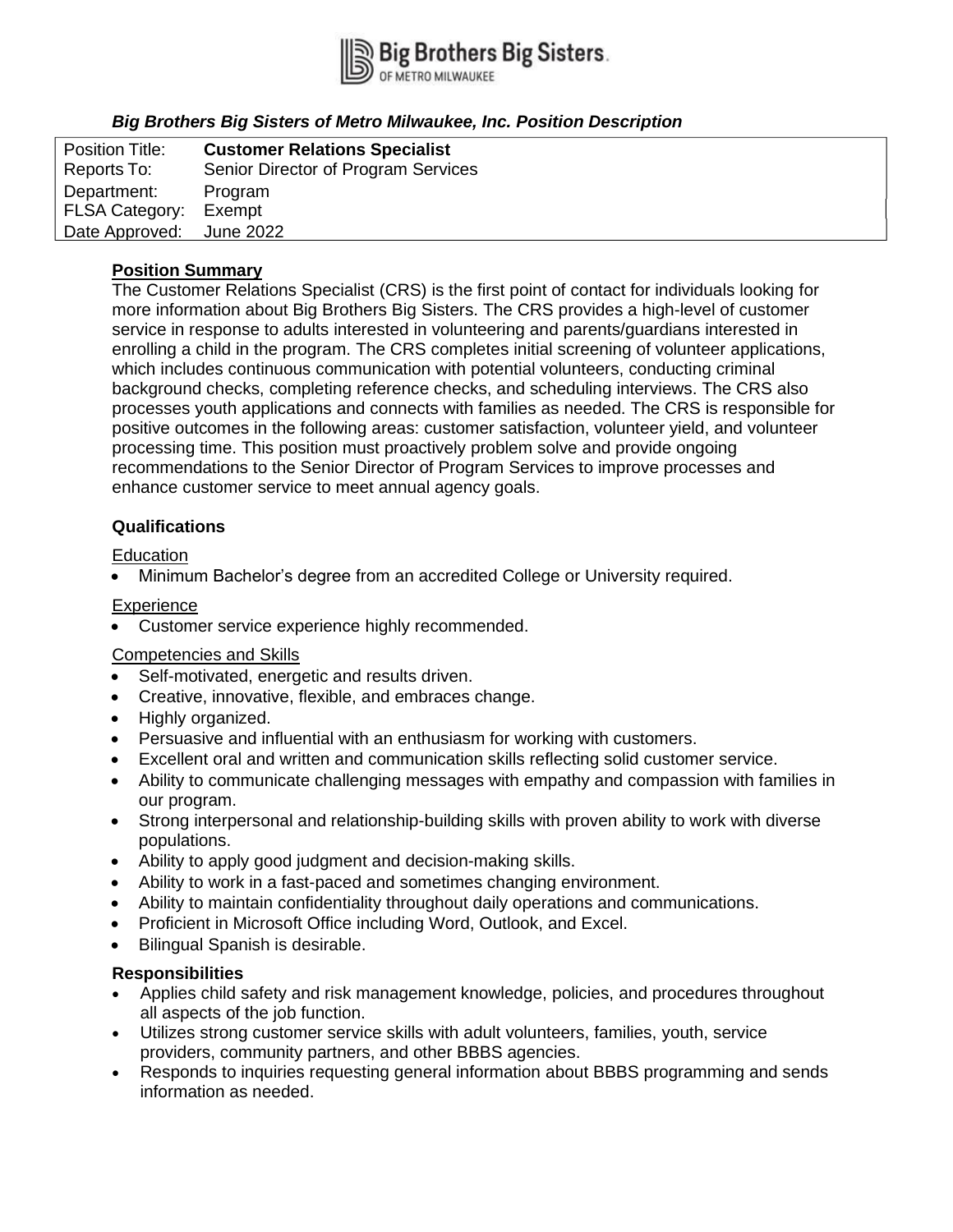

- Ensures all adult volunteers receive program information and volunteer opportunities that clearly conveys the enrollment process, volunteer expectations, youth outcomes, and child safety.
	- $\circ$  Effectively moves the volunteer from the point of first contact to active enrollment with a completed application.
	- $\circ$  Determines the best way to maintain volunteer investment throughout the enrollment process and identifies and eliminates any barriers interfering with the enrollment process.
	- o Ensures all necessary application materials are submitted by adult volunteers.
	- $\circ$  Conducts and reviews all background checks for adult volunteers including criminal history, fingerprints, social media, reference checks, and schedules volunteer interviews for program staff within a prescribed timeframe.
	- o Assists with decisions to move adult volunteers through the enrollment process and immediately brings any concerns to the Senior Director of Program Services.
- Ensures all parents/guardians interested in enrolling a child receive program information that conveys eligibility criteria, the enrollment process, expectations, youth outcomes, and child safety.
	- $\circ$  Maintains updated list of relevant youth and family resources and provides referral information, as needed.
- Persistently tracks and maintains recurring communication with potential volunteers and families who do not decide to immediately begin the enrollment process and throughout the enrollment process.
	- o Responds to volunteer and parent calls inquiring about status.
	- $\circ$  Conducts regular scheduled communication with families on the waitlist to ensure agency records are accurate and current.
- Enters all inquiries and pertinent data into the online management system Matchforce, a version of Salesforce, ensuring accuracy and timeliness. Utilizes innovative strategies to maximize efficiencies of the Matchforce system.
- Maintains regular and timely communication with participants who are in the enrollment process.
	- o Responds to volunteer and parent calls inquiring about status.
	- $\circ$  Conducts regularly scheduled communication with families on the waitlist to ensure agency records are accurate and current.
- Collaborates with program staff on three teams; Community-Based, mentor2.0 and Schoolbased, to ensure a seamless experience for volunteers throughout the enrollment process.
- Proactively communicates challenges and solutions with the Senior Director of Program Services to enhance customer service, decrease processing time, and meet annual goals.
- Assists with volunteer anniversary background checks as needed.
- Promotes BBBS and presents volunteer opportunities to references.
- Assists with program events and recruitment efforts for Community-based, mentor2.0, School-based, and other program activities as needed.
- Provides agency phone coverage as needed.
- Must be able to work a flexible schedule with occasional nights and weekends.

Other tasks may be assigned, based on business needs and the department supervisor's request or the CEO.

## **Agency Requirements**

Physical Demands